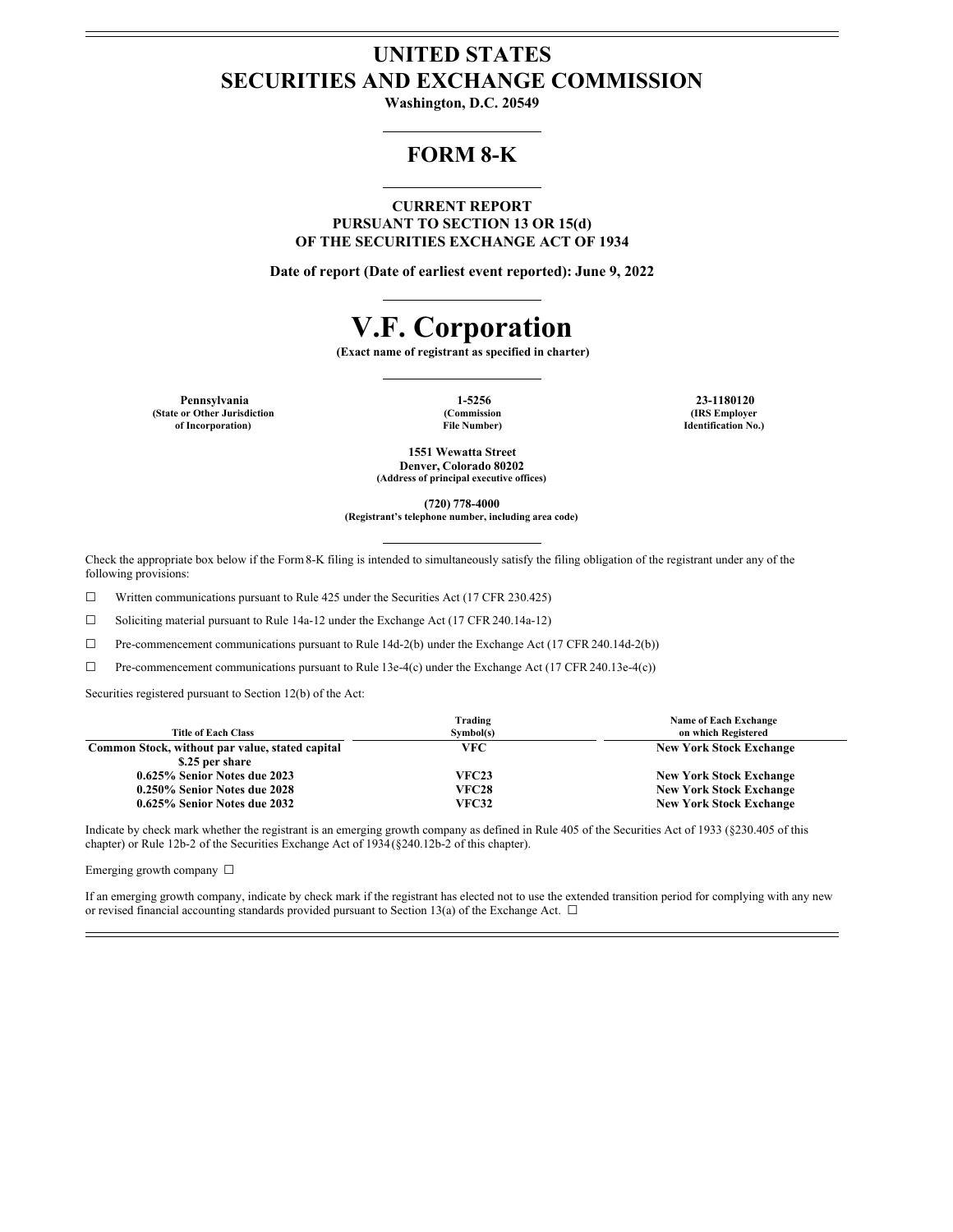#### Item 5.02. Departure of Directors or Certain Officers; Election of Directors; Appointment of Certain Officers; Compensatory **Arrangements of Certain Officers.**

On June 9, 2022, the Board of Directors (the "Board") of VF Corporation ("VF") increased the size of the Board to twelve members and elected Alex Cho as a director, effective immediately, to serve until VF's 2022 annual meeting of shareholders. Mr. Cho will serve on the Audit and Governance and Corporate Responsibility Committees of the Board. Mr. Cho, 49, has served as President, Personal Systems at HP Inc. since June 2018. His prior roles at HP Inc. included serving as Global Head and General Manager of Commercial Personal Systems, from 2014 to 2018, and Vice President and General Manager of the LaserJet Supplies team, from 2010 to 2014.

There are no arrangements or understandings between Mr. Cho and any other persons pursuant to which he was elected as a member of the Board. Mr. Cho has no direct or indirect material interest in any transaction required to be disclosed pursuant to Item 404(a) of Regulation S-K.